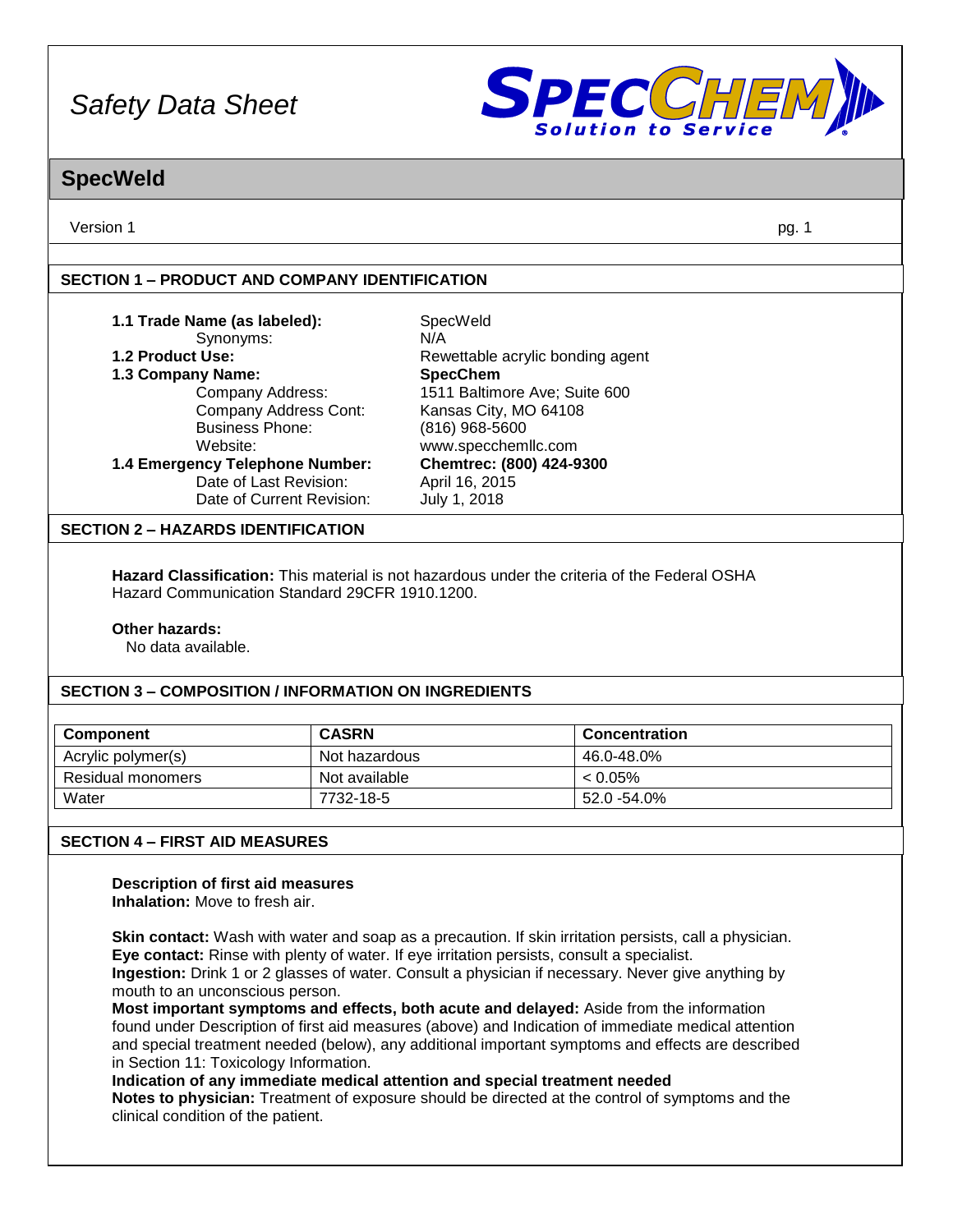

# **SpecWeld**

Version 1 pg. 2

## **SECTION 5 – FIRE FIGHTING MEASURES**

**Suitable extinguishing media:** Use extinguishing media appropriate for surrounding fire. **Unsuitable extinguishing media**: no data available

**Special hazards arising from the substance or mixture Hazardous combustion products**: no data available

**Unusual Fire and Explosion Hazards:** Material can splatter above 100C/212F. Dried product can burn.

**Advice for firefighters**

**Fire Fighting Procedures:** no data available

**Special protective equipment for firefighters:** Wear self-contained breathing apparatus and protective suit.

## **SECTION 6 – ACCIDENTAL RELEASE MEASURES (STEPS FOR SPILLS)**

**Personal precautions, protective equipment and emergency procedures:** Use personal protective equipment. Keep people away from and upwind of spill/leak. Material can create slippery conditions.

**Environmental precautions:** CAUTION: Keep spills and cleaning runoff out of municipal sewers and open bodies of water.

**Methods and materials for containment and cleaning up:** Contain spills immediately with inert materials (e.g., sand, earth). Transfer liquids and solid diking material to separate suitable containers for recovery or disposal.

### **SECTION 7 - HANDLING AND STORAGE**

**Precautions for safe handling:** Avoid contact with eyes, skin and clothing. Wash thoroughly after handling. Keep container tightly closed. Do not breathe vapors, mist or gas.

**Conditions for safe storage:** Keep from freezing - product stability may be affected. STIR WELL BEFORE USE.

**Storage stability**

**Storage temperature:** 1 - 49 °C (34 - 120 °F)

Other data: Monomer vapors can be evolved when material is heated during processing operations. See SECTION 8, for types of ventilation required.

### **SECTION 8 – EXPOSURE CONTROLS / PERSONAL PROTECTION**

### **Control parameters**

Exposure limits are listed below, if they exist.

### **Exposure controls**

**Engineering controls:** Use local exhaust ventilation with a minimum capture velocity of 100 ft/min. (0.5 m/sec.) at the point of vapor evolution. Refer to the current edition of Industrial Ventilation: A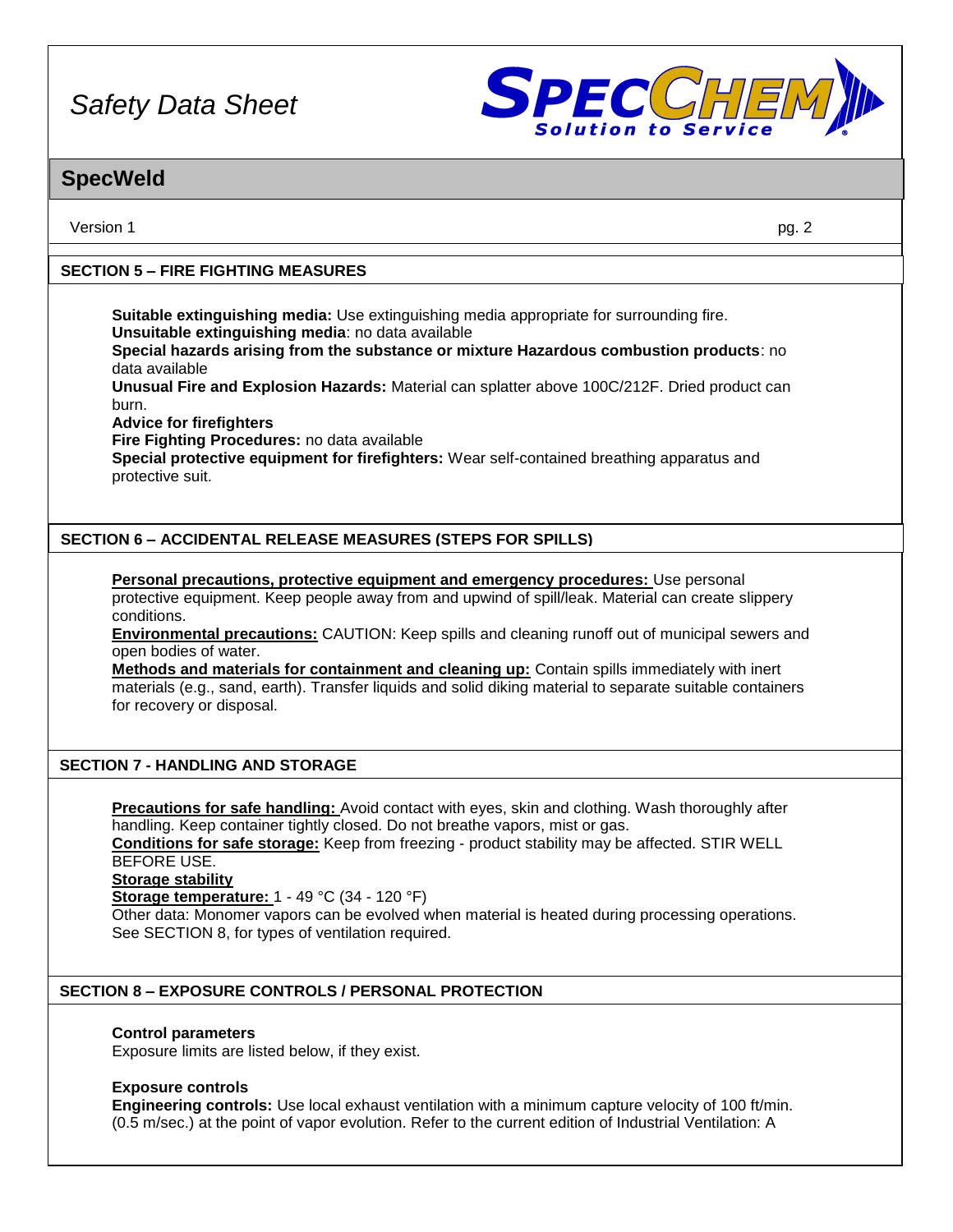

# **SpecWeld**

Version 1 pg. 3

Manual of Recommended Practice published by the American Conference of Governmental Industrial Hygienists for information on the design, installation, use, and maintenance of exhaust systems.

**Protective measures:** Facilities storing or utilizing this material should be equipped with an eyewash facility.

### **Individual protection measures**

**Eye/face protection**: Safety glasses with side-shields Eye protection worn must be compatible with respiratory protection system employed. **Skin protection**

**Hand protection:** The glove(s) listed below may provide protection against permeation. (Gloves of other chemically resistant materials may not provide adequate protection): Neoprene gloves

**Respiratory protection:** A respiratory protection program meeting OSHA 1910.134 and ANSI Z88.2 requirements or equivalent must be followed whenever workplace conditions warrant a respirator's use. None required under normal operating conditions. Where vapors and/or mists may occur, wear a properly fitted NIOSH approved (or equivalent) half-mask, airpurifying respirator. Air-purifying respirators should be equipped with NIOSH approved (or equivalent) organic vapor cartridges and N95 filters. If oil mist is present, use R95 or P95 filters**.**

### **SECTION 9 – PHYSICAL AND CHEMICAL PROPERTIES**

### **Appearance**

**Physical state**: liquid **Color**: Milky white **Odor:** acrylic-like **Odor Threshold:** no data available **pH:** 9.3 - 10.2 **Melting point/range:** 0 °C ( 32 °F) Water **Freezing point:** no data available **Boiling point:** (760 mmHg) 100 °C ( 212 °F) Water **Flash point:** Noncombustible **Evaporation Rate (Butyl Acetate = 1):** <1 Water **Flammability (solid, gas):** Not Applicable **Lower explosion limit:** Not applicable **Upper explosion limit:** Not applicable **Vapor Pressure:** 17 mmHg at 20 °C (68 °F) Water **Relative Vapor Density (air = 1):** <1 Water **Relative Density (water = 1):** 1.0 - 1.2 **Water solubility:** Dilutable **Partition coefficient n-octanol/water:** no data available **Auto-ignition temperature:** Not applicable **Decomposition temperature:** no data available **Dynamic Viscosity:** 10 - 60 mPa.s **Kinematic Viscosity:** no data available **Explosive properties:** no data available **Oxidizing properties:** no data available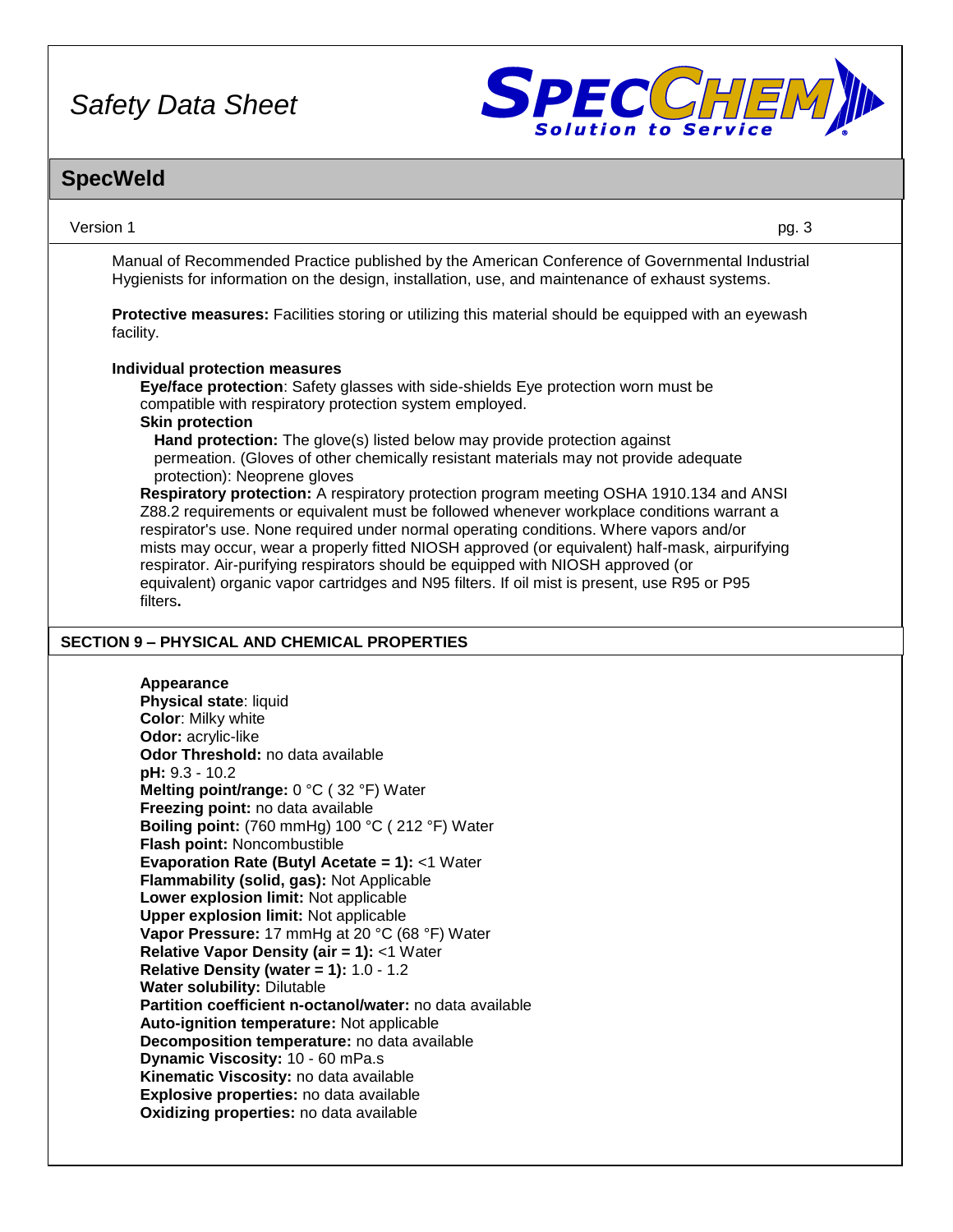

# **SpecWeld**

Version 1 pg. 4

**Molecular weight:** no data available **Percent volatility:** 52 - 54 % Water

NOTE: The physical data presented above are typical values and should not be construed as a specification.

### **SECTION 10 – STABILITY AND REACTIVITY**

**Reactivity:** no data available

**Chemical stability:** Stable

**Possibility of hazardous reactions:** None known. Product will not undergo polymerization.

**Conditions to avoid:** no data available

**Incompatible materials:** There are no known materials which are incompatible with this product. Hazardous decomposition products: Thermal decomposition may yield acrylic monomers.

## **SECTION 11 – TOXICOLOGY INFORMATION**

*Toxicological information on this product or its components appear in this section when such data is available.*

**Acute toxicity Acute oral toxicity** LD50, Rat, > 5,000 mg/kg **Acute dermal toxicity** LD50, Rabbit, > 5,000 mg/kg **Acute inhalation toxicity** Product test data not available. **Skin corrosion/irritation** May cause transient irritation. **Serious eye damage/eye irritation** No eye irritation **Sensitization** Product test data not available. **Specific Target Organ Systemic Toxicity (Single Exposure)** Product test data not available. **Specific Target Organ Systemic Toxicity (Repeated Exposure)** Product test data not available. **Carcinogenicity** Product test data not available. **Teratogenicity** Product test data not available. **Reproductive toxicity**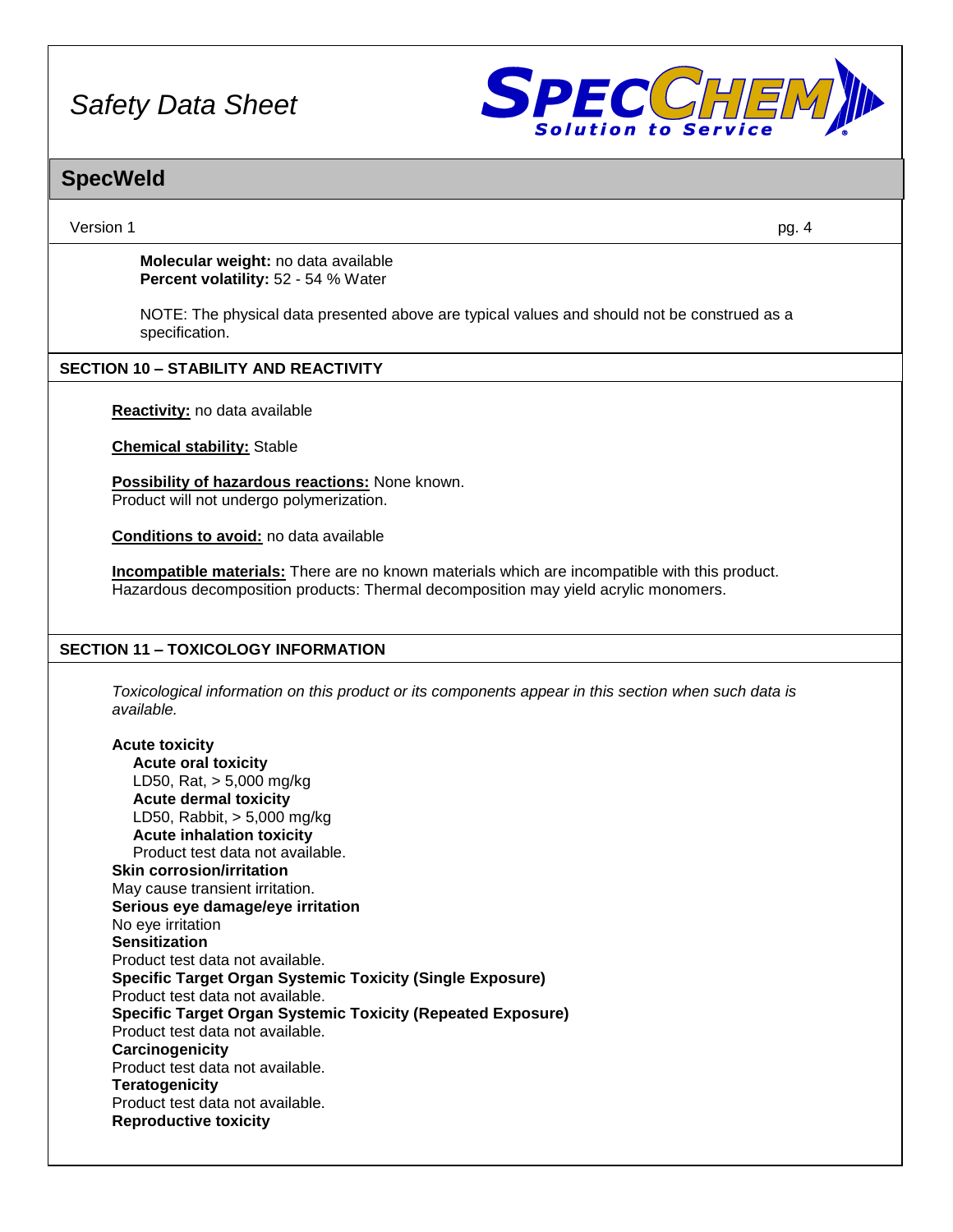

# **SpecWeld**

Version 1 pg. 5

Product test data not available. **Mutagenicity** Product test data not available. **Aspiration Hazard** Product test data not available. **Additional information** No data are available for this material. The information shown is based on profiles of compositionally similar materials.

**COMPONENTS INFLUENCING TOXICOLOGY: Acrylic polymer(s) Acute inhalation toxicity** The LC50 has not been determined. **Residual monomers Acute inhalation toxicity** The LC50 has not been determined.

### **SECTION 12 – ECOLOGICAL INFORMATION**

*Ecotoxicological information on this product or its components appear in this section when such data is available.*

#### **General Information**

There is no data available for this product.

### **Toxicity**

**Acrylic polymer(s) Acute toxicity to fish** No relevant data found. **Residual monomers Acute toxicity to fish** No relevant data found.

**Persistence and degradability Acrylic polymer(s) Biodegradability:** No relevant data found. **Residual monomers Biodegradability**: No relevant data found.

**Bioaccumulative potential Acrylic polymer(s) Bioaccumulation:** No relevant data found. **Residual monomers Bioaccumulation:** No relevant data found.

**Mobility in soil Residual monomers** No relevant data found.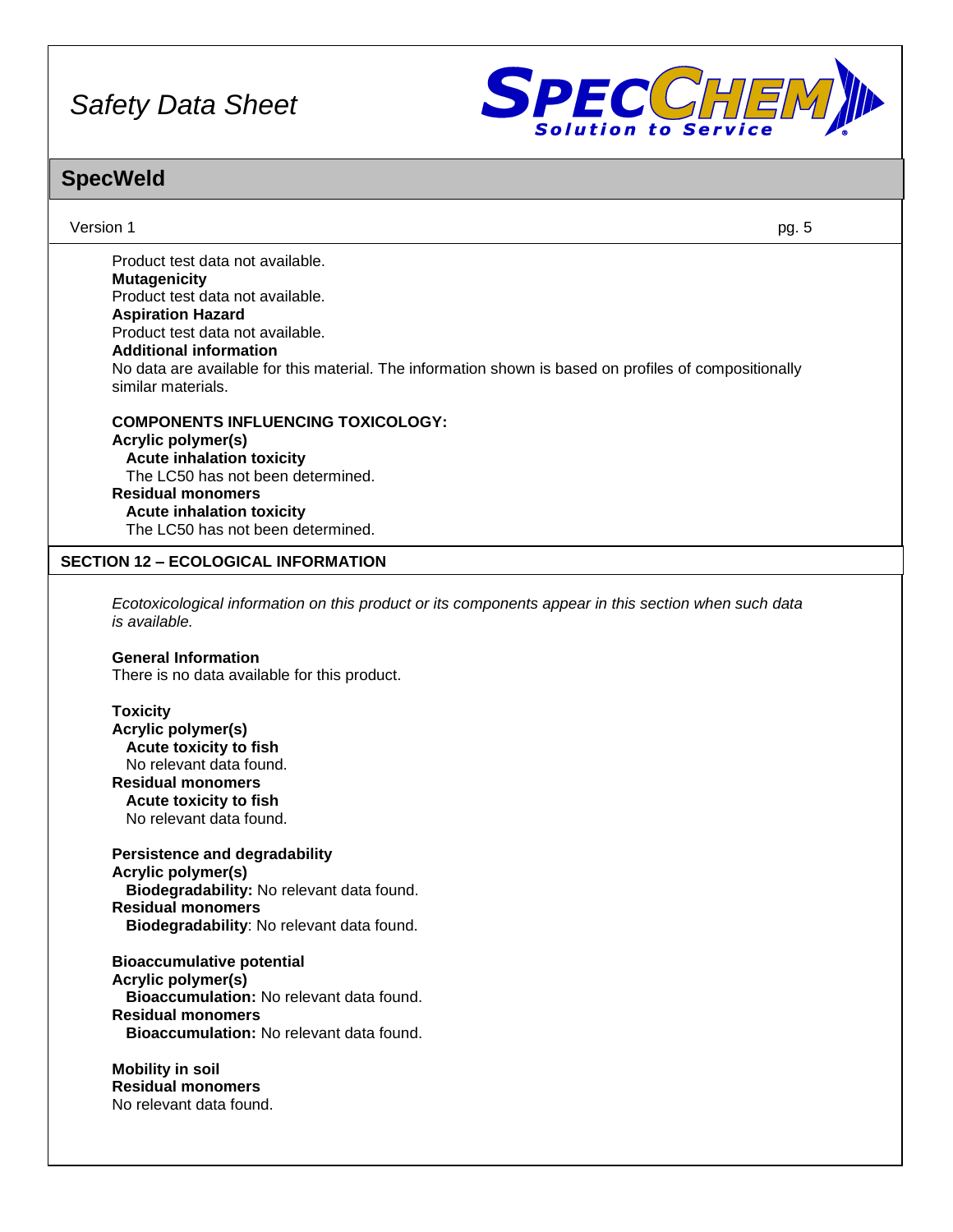

# **SpecWeld**

Version 1 pg. 6

## **SECTION 13 – DISPOSAL CONSIDERATIONS**

**Disposal methods:** Coagulate the emulsion by the stepwise addition of ferric chloride and lime. Remove the clear supernatant and flush to a chemical sewer. For disposal, incinerate or landfill at a permitted facility in accordance with local, state, and federal regulations.

### **SECTION 14 - TRANSPORTATION INFORMATION**

**DOT**

Not regulated for transport

### **Classification for SEA transport (IMO-IMDG):**

Not regulated for transport

**Transport in bulk according to Annex I or II of MARPOL 73/78 and the IBC or IGC Code:** Consult IMO regulations before transporting ocean bulk **Classification for AIR transport (IATA/ICAO):**

Not regulated for transport

This information is not intended to convey all specific regulatory or operational requirements/information relating to this product. Transportation classifications may vary by container volume and may be influenced by regional or country variations in regulations. Additional transportation system information can be obtained through an authorized sales or customer service representative. It is the responsibility of the transporting organization to follow all applicable laws, regulations and rules relating to the transportation of the material.

### **SECTION 15 – REGULATORY INFORMATION**

### **OSHA Hazard Communication Standard**

This product is considered non-hazardous under the OSHA Hazard Communication Standard (29CFR1910.1200).

**Superfund Amendments and Reauthorization Act of 1986 Title III (Emergency Planning and Community Right-to-Know Act of 1986) Sections 311 and 312**

This product is not a hazardous chemical under 29CFR 1910.1200, and therefore is not covered by Title III of SARA.

**Superfund Amendments and Reauthorization Act of 1986 Title III (Emergency Planning and Community Right-to-Know Act of 1986) Section 313**

This product does not contain a chemical which is listed in Section 313 at or above de minimis concentrations.

### **Comprehensive Environmental Response, Compensation, and Liability Act of 1980 (CERCLA) Section 103**

Releases of this material to air, land, or water are not reportable to the National Response Center under the Comprehensive Environmental Response, Compensation, and Liability Act (CERCLA) or to